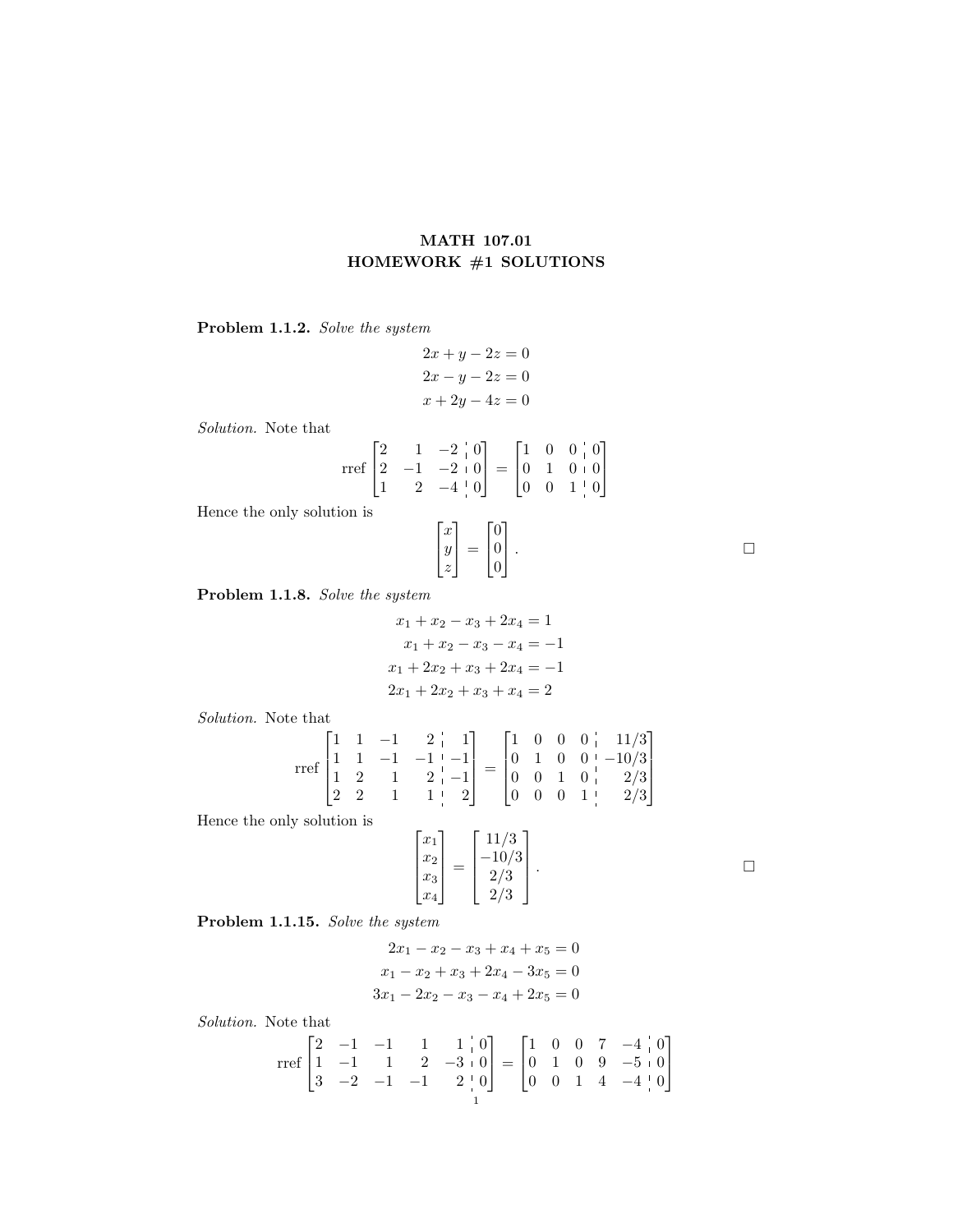Hence the solutions are given by

$$
\begin{bmatrix} x_1 \\ x_2 \\ x_3 \\ x_4 \\ x_5 \end{bmatrix} = \begin{bmatrix} 4x_5 - 7x_4 \\ 5x_5 - 9x_4 \\ 4x_5 - 4x_4 \\ x_4 \\ x_5 \end{bmatrix} . \square
$$

Problem 1.1.17. Determine conditions on a, b, and c so that the system

$$
2x - y + 3z = a
$$

$$
x - 3y + 2z = b
$$

$$
x + 2y + z = c
$$

has a solution.

Solution. The row reduction

 2 −1 3 a 1 −3 2 b 1 2 1 c 2R<sup>2</sup> → R<sup>2</sup> 2R<sup>3</sup> → R<sup>3</sup> / 2 −1 3 a 2 −6 4 2b 2 4 2 2c UT RS WV PQ <sup>R</sup><sup>2</sup> <sup>−</sup> <sup>R</sup><sup>1</sup> <sup>→</sup> <sup>R</sup><sup>2</sup> R<sup>3</sup> − R<sup>1</sup> → R<sup>3</sup> / 2 −1 3 a 0 −5 1 2b − a 0 5 −1 2c − a UT RS WV PQ <sup>R</sup>3+R2→R<sup>3</sup> 2 −1 3 a 0 −5 1 2b − a 0 0 0 −2a + 2b + 2c 

shows that the rref of the system is consistent if and only if  $-2a + 2b + 2c = 0$ . Hence the system has a solution if and only if  $a - b - c = 0$ .

Problem 1.1.18. Determine conditions on a, b, and c so that the system

$$
x + 2y - z = a
$$

$$
x + y - 2z = b
$$

$$
2x + y - 3z = c
$$

has a solution.

Solution. The row reduction

$$
\begin{bmatrix} 1 & 2 & -1 & a \\ 1 & 1 & -1 & b \\ 2 & 1 & -3 & c \end{bmatrix} \xrightarrow{R_2 - R_1 \to R_2} \begin{bmatrix} 1 & 2 & -1 & a \\ 0 & -1 & -2 & b - a \\ 0 & -3 & -1 & c - 2a \end{bmatrix}
$$
  

$$
\xrightarrow{R_3 - 3R_2 \to R_3} \begin{bmatrix} 1 & 2 & -1 & a \\ 0 & -1 & -2 & b - a \\ 0 & 0 & 5 & a - 3b + c \end{bmatrix}
$$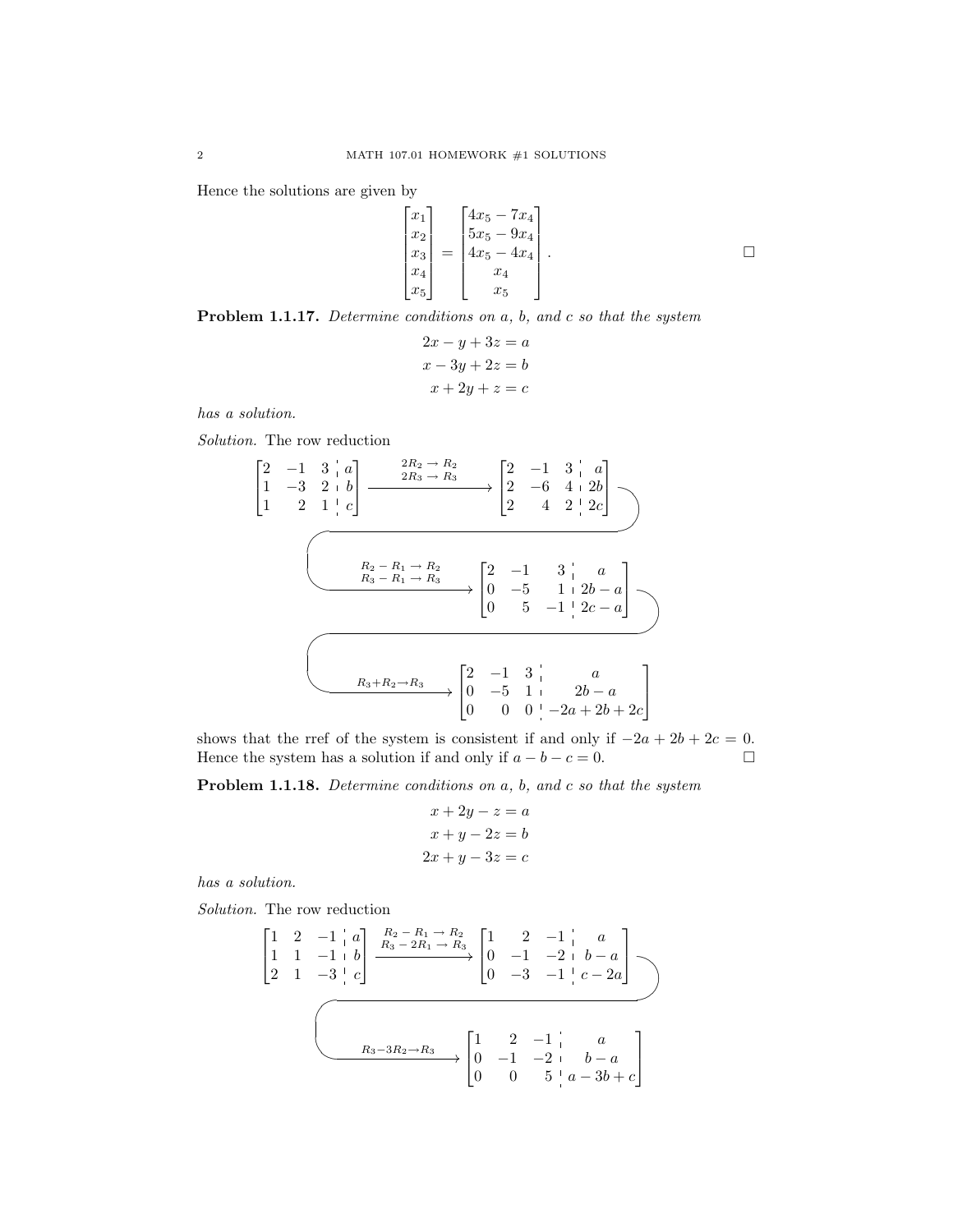shows that the rref of the system is consistent. Hence the system has a solution for all values of a, b, and c.

Problem 1.1.19. Determine conditions on a, b, c, and d so that the system

$$
x_1 + x_2 + x_3 - x_4 = a
$$
  

$$
x_1 - x_2 - x_3 + x_4 = b
$$
  

$$
x_1 + x_2 + x_3 + x_4 = c
$$
  

$$
x_1 - x_2 + x_3 + x_4 = d
$$

has a solution.

 $\lceil$  $\overline{1}$  $\overline{1}$  $\overline{1}$ 

Solution. The row reduction

1 1 1 −1 a 1 −1 −1 1 b 1 1 1 1 c 1 −1 1 1 d R<sup>2</sup> − R<sup>1</sup> → R<sup>2</sup> R<sup>3</sup> − R<sup>1</sup> → R<sup>3</sup> R<sup>4</sup> − R<sup>1</sup> → R<sup>4</sup> / 1 1 1 −1 a 0 −2 −2 2 b − a 0 0 0 2 c − a 0 −2 0 2 d − a mlRS PQ <sup>R</sup>4−R2→R<sup>4</sup> / 1 1 1 −1 a 0 −2 −2 2 b − a 0 0 0 2 c − a 0 0 2 0 d − 2a − b mlRS WV PQ <sup>R</sup>3↔R<sup>4</sup> / 1 1 1 −1 a 0 −2 −2 2 b − a 0 0 2 0 d − 2a − b 0 0 0 2 c − a 

shows that the rref of the system is consistent. Hence the system has a solution for all values of  $a, b, c,$  and  $d$ .

**Problem 1.1.22.** Determine if the homogeneous system

$$
99x_1 + \pi x_2 - \sqrt{5}x_3 = 0
$$
  

$$
2x_1 + \sin(1)x_2 + 2x_4 = 0
$$
  

$$
3.38x_1 - ex_3 + \ln(2)x_4 = 0
$$

has a nontrivial solution.

Solution. This is a homogeneous system in 3 linear equations in 4 variables. Since  $3 < 4$ , Theorem 1.1 in the book implies that this system has infinitely many nontrivial solutions.  $\hfill \square$ 

Problem 1.1.23. Determine if the homogeneous system

$$
x - y + z = 0
$$

$$
2x + y + 2z = 0
$$

$$
3x - 5y + 3z = 0
$$

has a nontrivial solution.